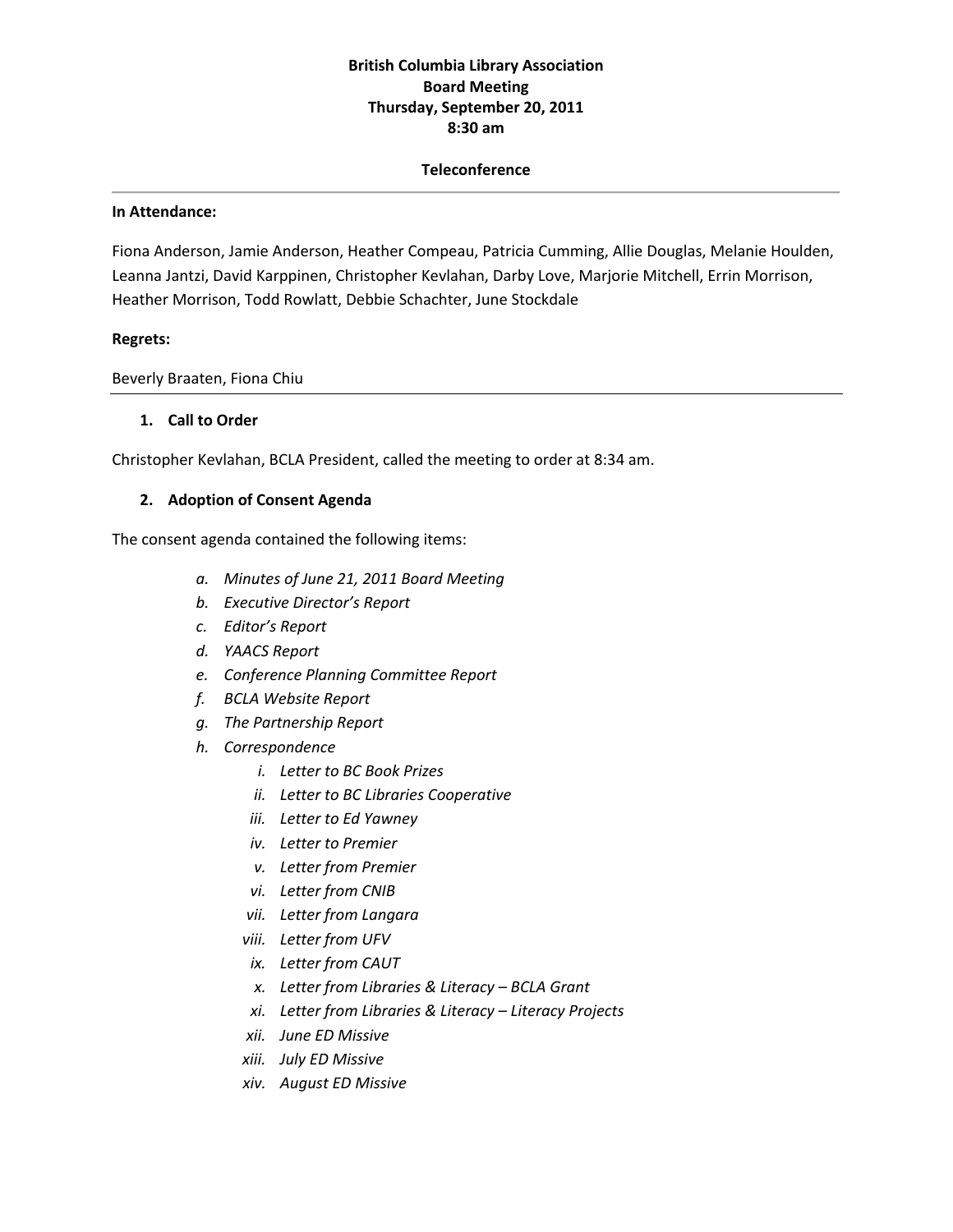It was requested that items #2.h.x and #2.h.xi be removed from the consent agenda and added to the regular agenda as items #5.d and #5.e respectively. Item #2.h.v was replaced with an amended version.

### *Moved by Marjorie Mitchell, Seconded by Heather Morrison:*

THAT the consent agenda be approved and adopted as presented and amended.

**CARRIED**

## **3. Adoption of Regular Agenda**

## *Moved by Todd Rowlatt, Seconded by Heather Compeau:*

THAT the regular agenda be approved as presented.

**CARRIED**

## **4. Business Arising**

#### *a. President's Report*

Christopher Kevlahan, BCLA President, reported on the following items:

- June 29 was the launch of *The Library Book: A History of Service to British Columbia*.
- Christopher was selected as a judge for the *Express Yourself: BC Kids Writing Contest* along with Sarah Ellis.
- The Communications committee will meet on Monday, September 26.
- The work of the Conference Working Group has wrapped up and a sub-committee has selected the Sheraton hotel in Richmond as the venue for the 2012 and 2013 conferences. Further conference planning will be carried out by the Conference Planning Committee.
- The HR committee has met to discuss the hiring of the Executive Director. Further details will be discussed later in the meeting.
- Work on Bibliocommons continues with John Scop.
- Christopher and Errin Morrison will meet with the Minister of Education at the annual meeting of the Union of BC Municipalities in Vancouver the week of September 26.
- An update on sales of *The Library Book* will be e‐mailed to Board members.

# *b. 2011/12 BCLA Working Groups, Committees and Appointments*

Todd Rowlatt reported that a panel discussion on employment in higher education was being planned at SLAIS. A pub night social event was also being planned. The next ALPS meeting will take place in December.

# *c. Membership Committee Report*

Heather Morrison reported that the Membership committee is encouraging local groups to develop social events around the theme of membership in BCLA. The committee is also encouraging library directors to support efforts to grow membership in the Association. Another idea being explored is the revival of the ambassadors program, which will connect new and existing members of BCLA.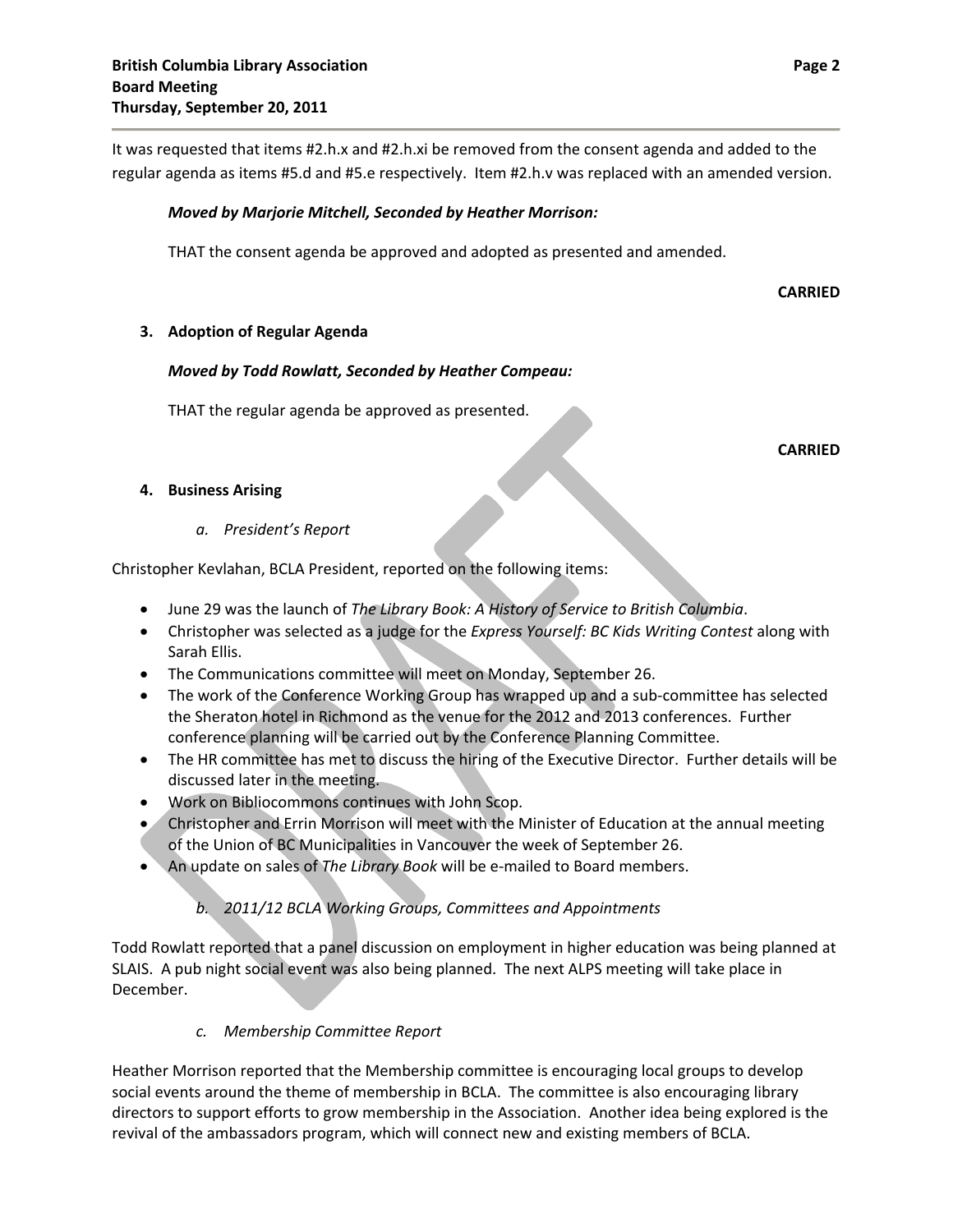# *d. Mentorship Committee Report*

The Mentorship committee met in July by teleconference and Patricia Cumming and Amy Ashmore agreed to serve as co-chairs. They have met with Tamarack Hockin, Chair of the LTAIG mentorship program, to discuss expanding the program beyond the current base of library technicians. A proposal for program expansion will be presented at the November meeting of the BCLA Board. The intent is to hold a mentorship session at the 2012 BC Library Conference and to launch the association‐wide mentorship program shortly thereafter. Discussion ensued on potential ties between the mentorship program and the revival of the BCLA Ambassador program and it was confirmed that the Ambassador program will focus exclusively on welcoming new members to the association, while the mentorship program will be open to new and existing BCLA members. However, mentoring opportunities would be one of the benefits of BCLA membership that could be communicated to new members through the Ambassador program.

# **5. Business Arising**

# *a. HR Committee Report*

Errin Morrison's one‐year term contract expires in December. The HR committee is meeting weekly to develop a posting to hire a permanent replacement. Committee members include Christopher Kevlahan, Debbie Schachter, June Stockdale and Deb Thomas. The position will be part time, with funding for three days a week. There will also be a possibility of extra work related to conference planning. More updates will be provided to the Board in advance of the November meeting.

# *b. Treasurer's Report*

Debbie Schachter provided the report, which consisted of a one‐page summary of significant revenues and expenditures through July 31. The following items were highlighted:

- The annual grant from Libraries & Literacy was confirmed at \$20,000.
- Revenue from membership fees is above budget.
- The conference revenue is estimated at \$40,000.
- Interest income is higher than expected.
- Staffing costs are down slightly.
- Committee expenses are on budget.
- Opportunities for savings in office expenses are being investigated.

The delay in transition of database administration costs from BCLA to the BC Libraries Cooperative points to a possible budget surplus this year. The transition is expected to take place in 2012 and will impact the budget significantly in the next year. A draft budget for 2012 will come to the Board for discussion at the November meeting.

*c. BCLA Job Posting Policy*